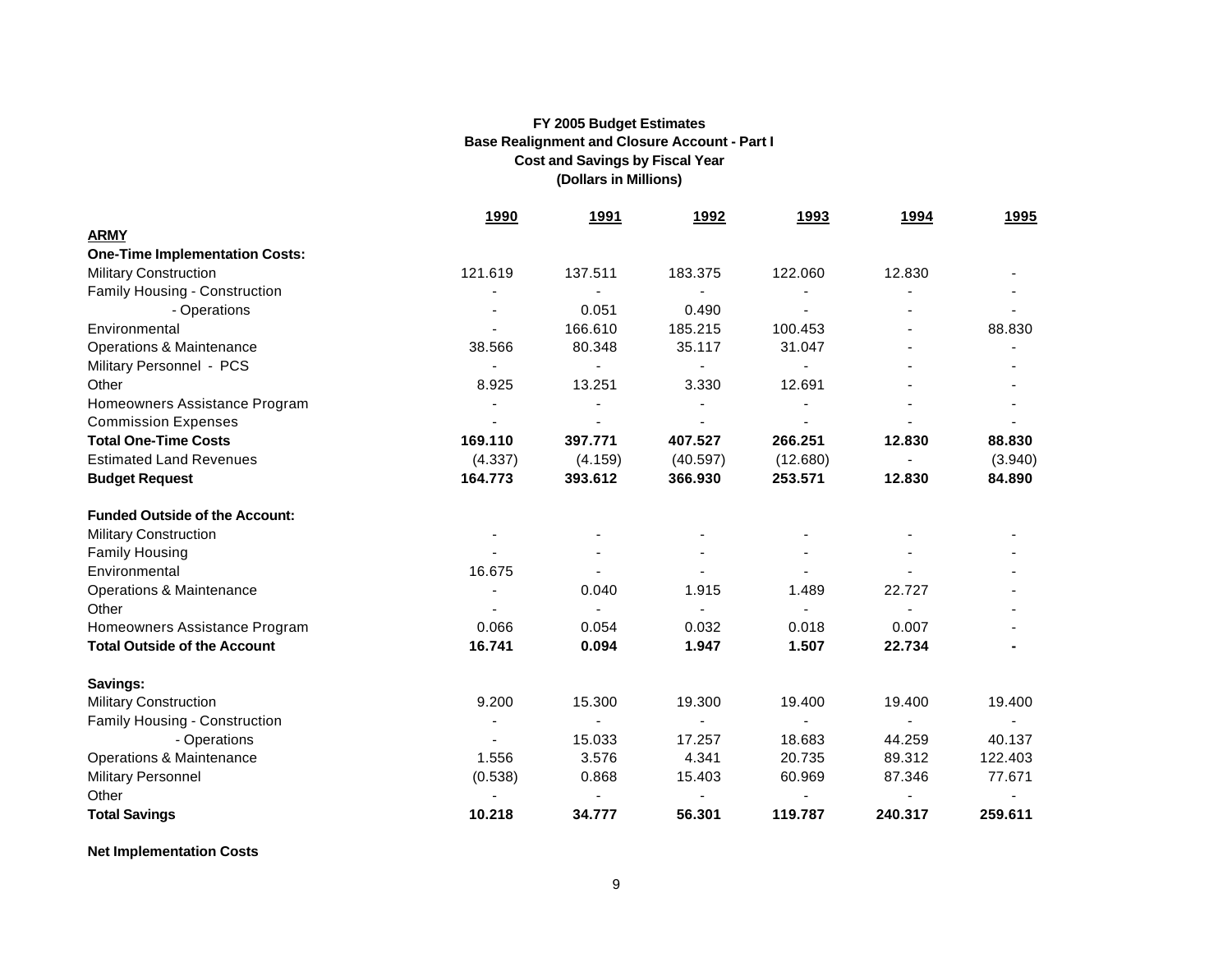| 1990-1995                 |  |  |
|---------------------------|--|--|
| 577.395                   |  |  |
| $\sim$ $\sim$             |  |  |
| 0.541                     |  |  |
| 541.108                   |  |  |
| 185.078                   |  |  |
| $\sim 100$                |  |  |
| 38.197                    |  |  |
| $\blacksquare$            |  |  |
| $\overline{\phantom{a}}$  |  |  |
| 1,342.319                 |  |  |
| (65.713)                  |  |  |
| 1,276.606                 |  |  |
|                           |  |  |
|                           |  |  |
| $\blacksquare$            |  |  |
| $\blacksquare$            |  |  |
| 16.675                    |  |  |
| 26.171                    |  |  |
| $\sim$ $\sim$             |  |  |
| 0.177                     |  |  |
| 43.023                    |  |  |
|                           |  |  |
| $\sim$                    |  |  |
| 102.000                   |  |  |
| $\omega_{\rm c}$          |  |  |
| 135.369                   |  |  |
| 241.923                   |  |  |
| 241.719                   |  |  |
| $\blacksquare$<br>721.011 |  |  |
|                           |  |  |

10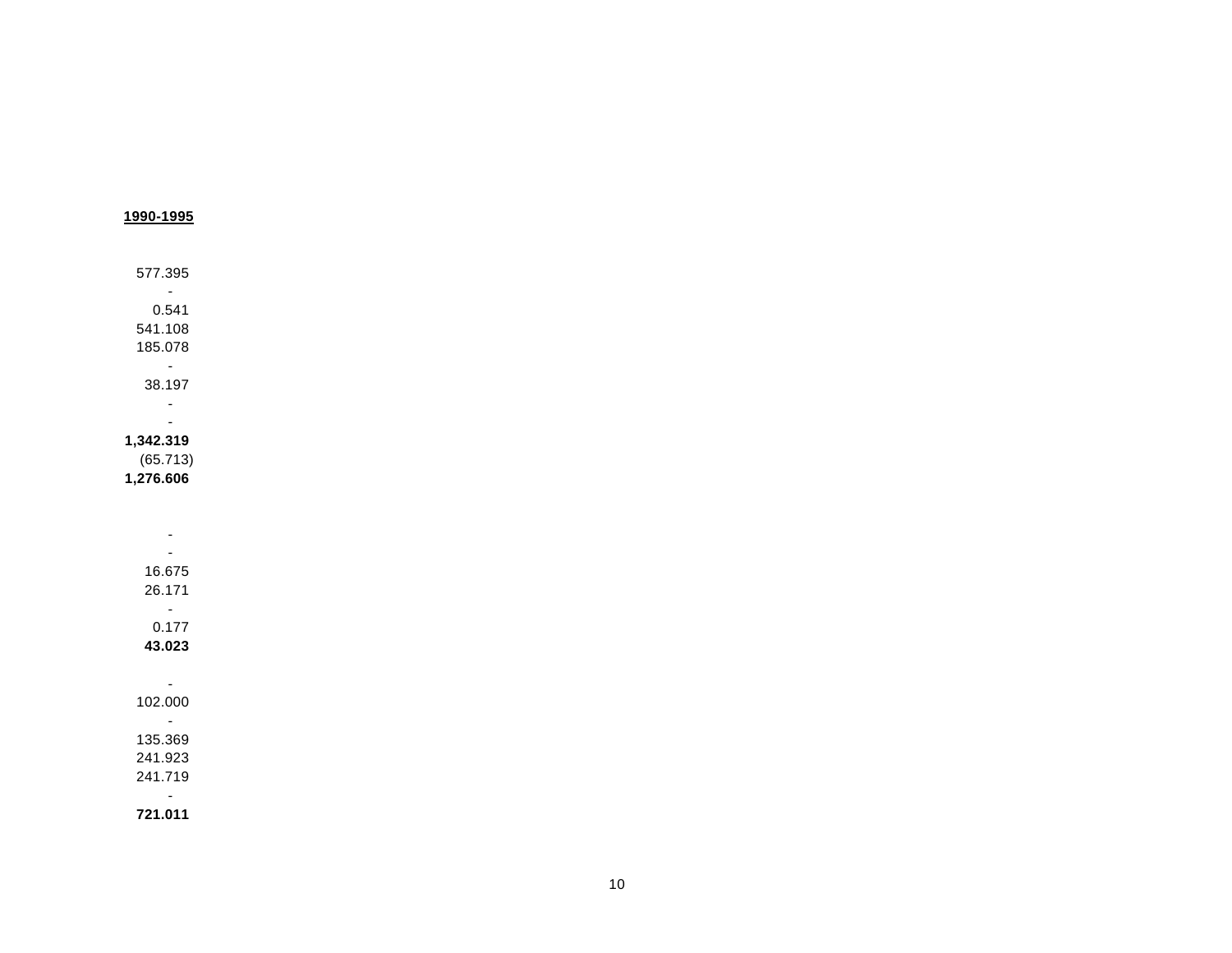| <b>Less Estimated Land Revenues:</b> | '71.296 | 358.929 | 312.576 | 135.291 | (204.753) | (174.721) |
|--------------------------------------|---------|---------|---------|---------|-----------|-----------|
|--------------------------------------|---------|---------|---------|---------|-----------|-----------|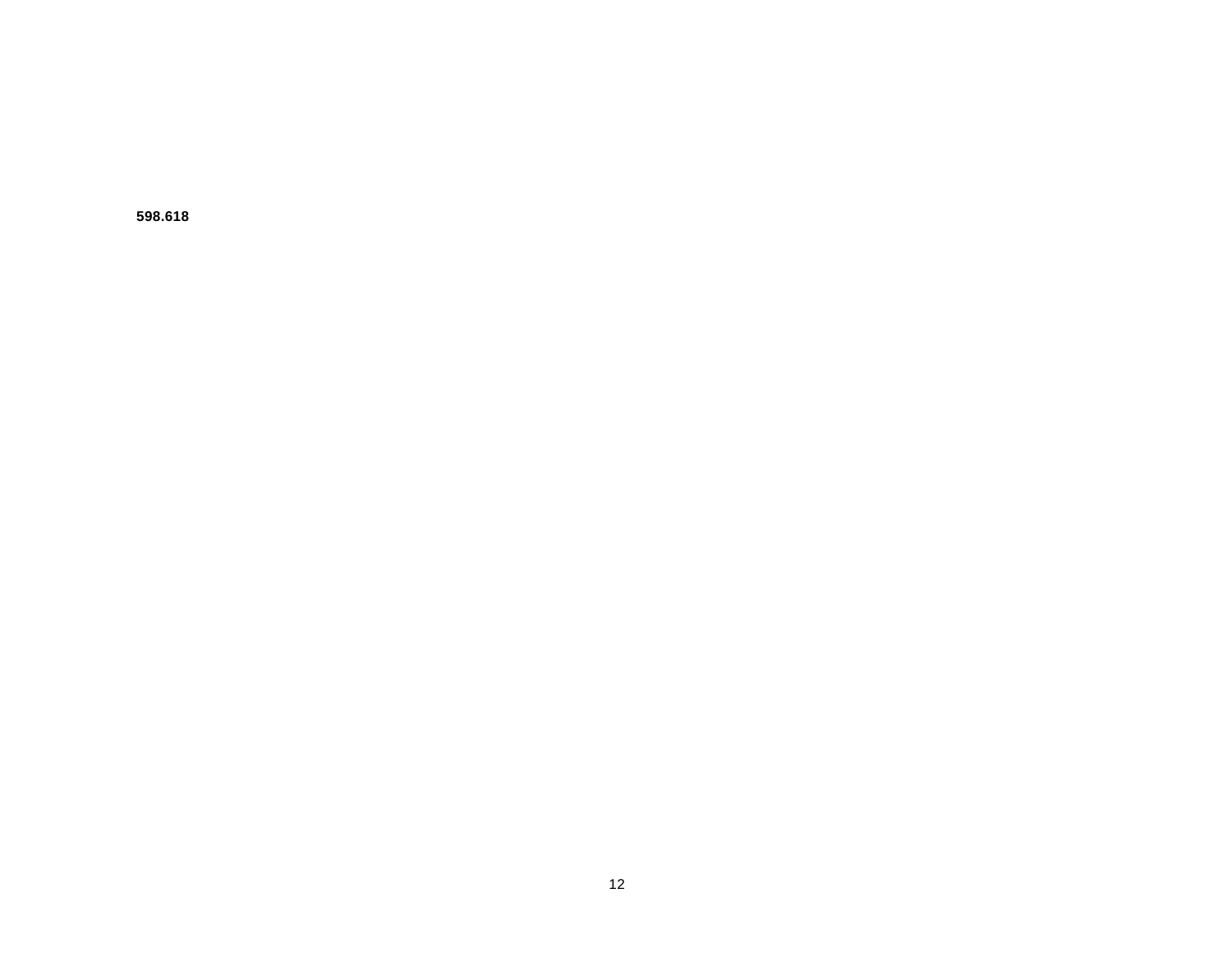| <b>NAVY</b>                           |             |                          |             |        |        |              |
|---------------------------------------|-------------|--------------------------|-------------|--------|--------|--------------|
|                                       | <u>1990</u> | <u>1991</u>              | <u>1992</u> | 1993   | 1994   | <u> 1995</u> |
| <b>One-Time Implementation Costs:</b> |             |                          |             |        |        |              |
| <b>Military Construction</b>          | 76.500      | 65.242                   | 14.315      | 36.350 |        |              |
| Family Housing - Construction         |             |                          |             |        |        |              |
| - Operations                          |             |                          |             |        |        |              |
| Environmental                         |             | 1.287                    | 13.587      | 33.801 |        |              |
| <b>Operations &amp; Maintenance</b>   | 2.108       | 2.497                    | 8.218       | 25.900 |        |              |
| Military Personnel - PCS              | 0.315       |                          |             | 0.100  |        |              |
| Other                                 | 1.727       | 1.439                    | 0.230       |        |        |              |
| Homeowners Assistance Program         |             | $\overline{\phantom{0}}$ |             |        |        |              |
| <b>Commission Expenses</b>            |             |                          |             |        |        |              |
| <b>Total One-Time Costs</b>           | 80.650      | 70.465                   | 36.350      | 96.151 |        |              |
| <b>Estimated Land Revenues</b>        |             |                          |             |        |        |              |
| <b>Budget Request</b>                 | 80.650      | 70.465                   | 36.350      | 96.151 |        |              |
| <b>Funded Outside of the Account:</b> |             |                          |             |        |        |              |
| <b>Military Construction</b>          |             |                          |             |        |        |              |
| <b>Family Housing</b>                 |             |                          |             |        |        |              |
| Environmental                         |             |                          |             |        |        |              |
| <b>Operations &amp; Maintenance</b>   |             |                          |             |        |        |              |
| Other                                 |             |                          |             |        |        |              |
| Homeowners Assistance Program         |             |                          |             |        |        |              |
| <b>Total Outside of the Account</b>   |             |                          |             |        |        |              |
| Savings:                              |             |                          |             |        |        |              |
| <b>Military Construction</b>          | 7.600       |                          | 38.900      |        |        |              |
| Family Housing - Construction         |             |                          |             |        |        |              |
| - Operations                          |             |                          |             |        |        |              |
| <b>Operations &amp; Maintenance</b>   |             | 26.000                   | 38.000      | 22.700 | 32.600 | 32.200       |
| Military Personnel                    |             |                          |             | 4.000  | 9.700  | 6.100        |
| Other                                 |             |                          |             |        |        |              |
| <b>Total Savings</b>                  | 7.600       | 26,000                   | 76.900      | 26.700 | 42.300 | 38.300       |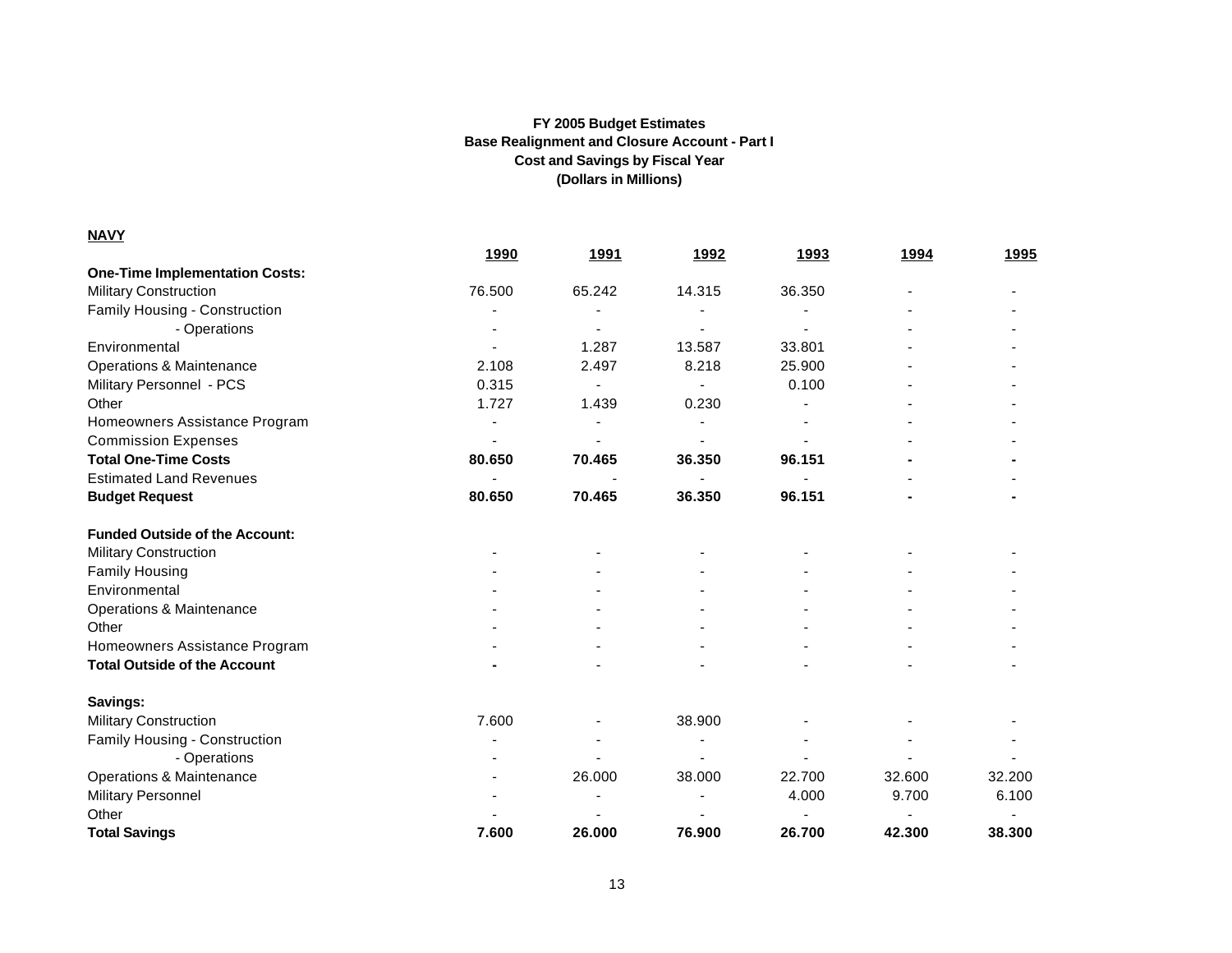| <b>TOTAL</b> |  |
|--------------|--|
| 1990-1995    |  |
| 192.407      |  |
|              |  |
|              |  |
| 48.675       |  |
| 38.723       |  |
| 0.415        |  |
| 3.396        |  |
|              |  |
|              |  |
| 283.616      |  |
|              |  |
| 283.616      |  |
|              |  |
|              |  |
|              |  |
|              |  |

- **- -**
- **-**
- **-**
- **-**

- -
- -
- 151.500 19.800
- $\sim$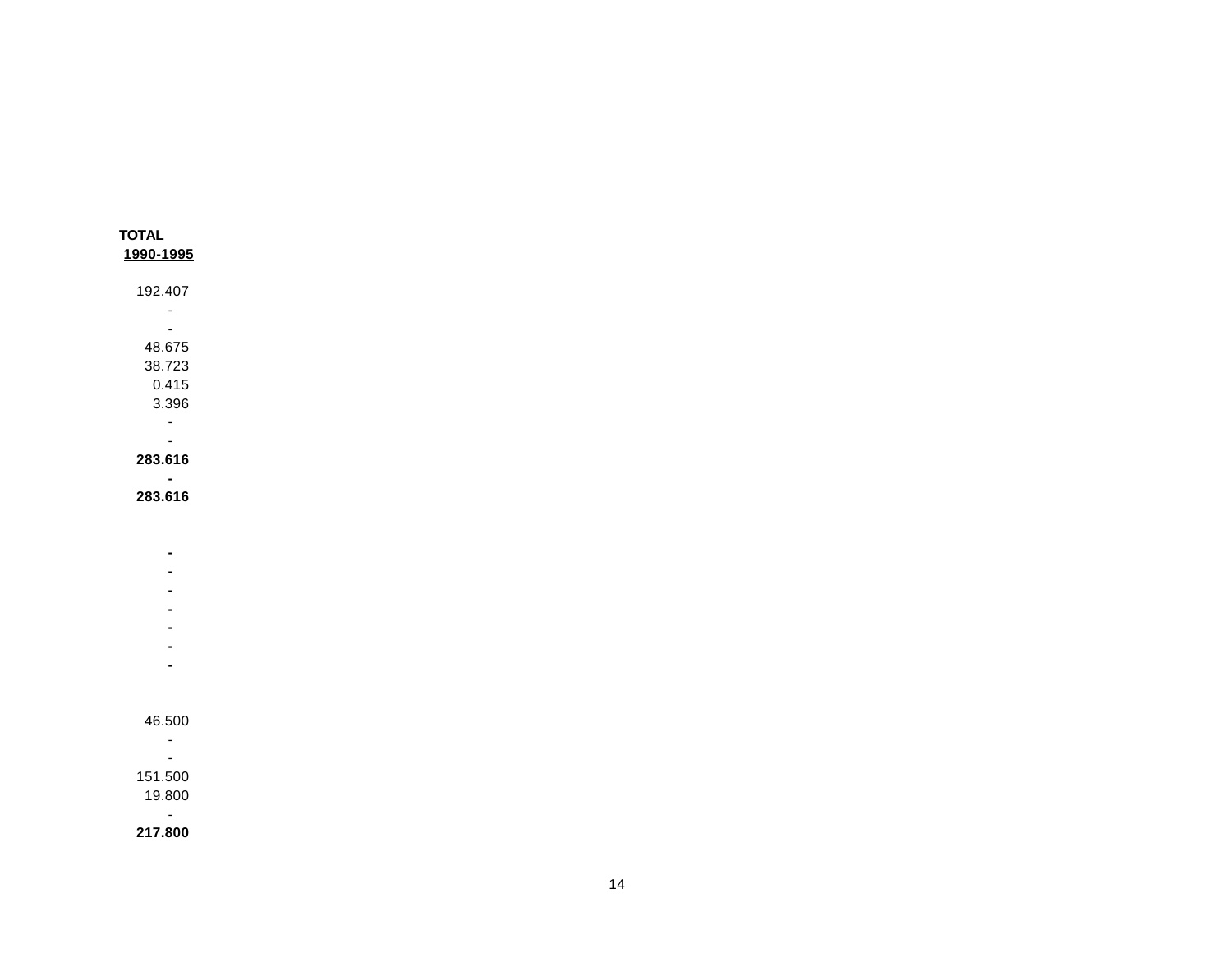| <b>Net Implementation Costs</b>      |        |        |          |        |          |          |
|--------------------------------------|--------|--------|----------|--------|----------|----------|
| <b>Less Estimated Land Revenues:</b> | 73.050 | 44.465 | (40.550) | 69.451 | (42.300) | (38.300) |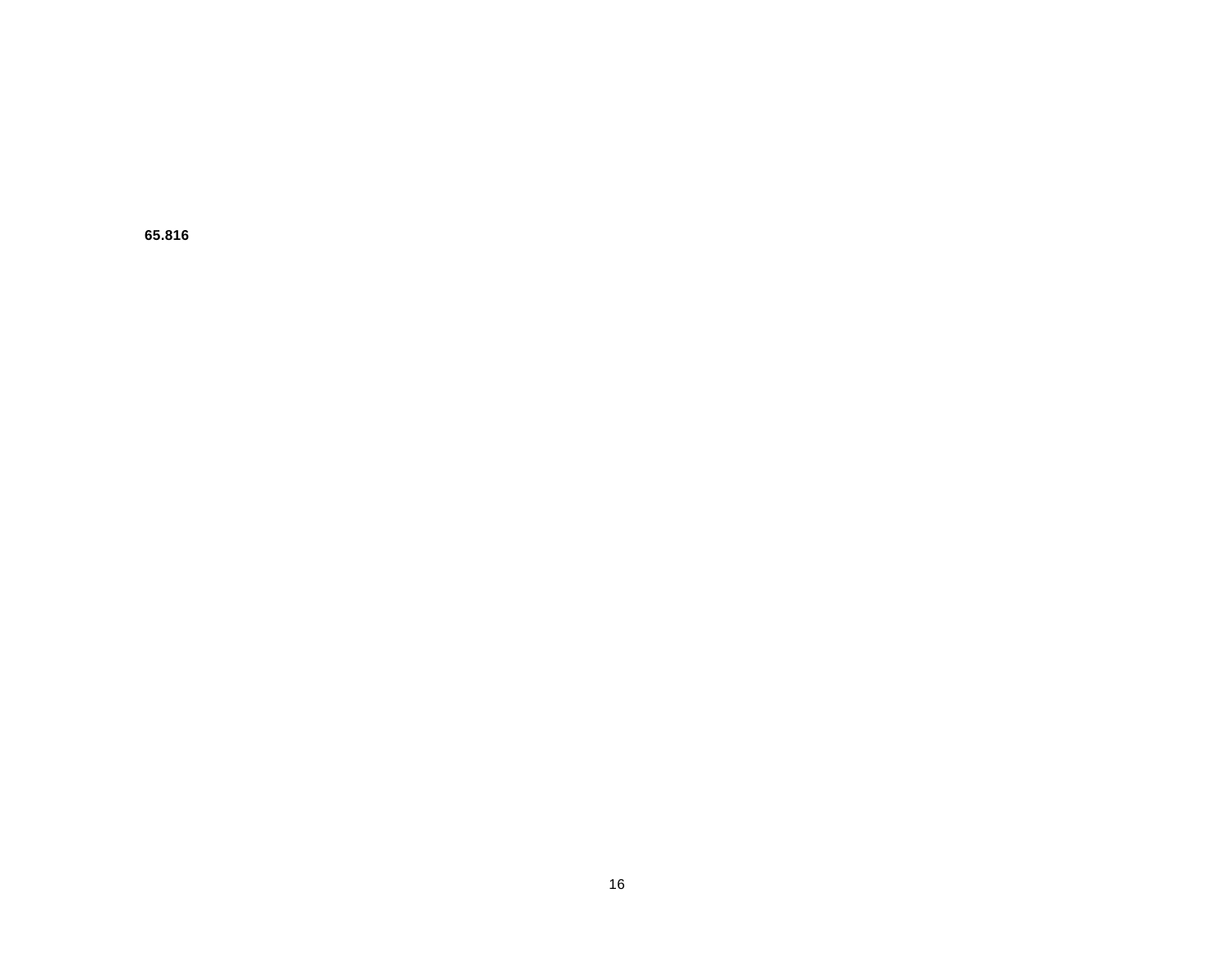**AIR FORCE**

|                                       | 1990    | 1991    | 1992           | 1993    | 1994    | <u>1995</u> |
|---------------------------------------|---------|---------|----------------|---------|---------|-------------|
| <b>One-Time Implementation Costs:</b> |         |         |                |         |         |             |
| <b>Military Construction</b>          | 147.485 | 276.043 | 35.306         | 8.999   |         |             |
| Family Housing - Construction         |         |         | 0.285          |         |         |             |
| - Operations                          |         |         |                |         |         |             |
| Environmental                         |         | 198.515 | 157.976        | 40.856  |         |             |
| <b>Operations &amp; Maintenance</b>   | 70.949  | 37.757  | 54.705         | 1.919   |         |             |
| Military Personnel - PCS              |         | 1.314   | 2.200          | 8.910   |         |             |
| Other                                 | 3.115   | 3.235   | 0.080          |         |         |             |
| Homeowners Assistance Program         |         |         |                |         |         |             |
| <b>Commission Expenses</b>            |         |         |                |         |         |             |
| <b>Total One-Time Costs</b>           | 221.549 | 516.864 | 250.552        | 60.684  |         |             |
| <b>Estimated Land Revenues</b>        |         |         |                |         |         |             |
| <b>Budget Request</b>                 | 221.549 | 516.864 | 250.552        | 60.684  |         |             |
| <b>Funded Outside of the Account:</b> |         |         |                |         |         |             |
| <b>Military Construction</b>          |         |         |                |         |         |             |
| <b>Family Housing</b>                 |         |         |                |         |         |             |
| Environmental                         | 21.300  |         |                |         |         |             |
| Operation & Maintenance               |         |         |                |         |         |             |
| Other                                 |         |         |                |         |         |             |
| Homeowners Assistance Program         |         |         |                | 10.359  | 2.081   | 0.834       |
| <b>Total Outside of the Account</b>   | 21.300  |         | $\blacksquare$ | 10.359  | 2.081   | 0.834       |
| Savings:                              |         |         |                |         |         |             |
| <b>Military Construction</b>          |         | 1.600   | 50.300         | 50.300  | 50.300  | 50.300      |
| Family Housing - Construction         | 12.600  | 16.900  | 8.500          | 9.700   | 11.300  | 3.500       |
| - Operations                          |         |         | 4.800          | 4.800   | 18.100  | 23.800      |
| <b>Operations &amp; Maintenance</b>   | 4.966   | 18.789  | 38.311         | 77.118  | 149.886 | 157.815     |
| <b>Military Personnel</b>             |         | 24.504  | 61.626         | 126.809 | 208.622 | 224.464     |
| Other                                 | 0.445   | 0.465   | 0.465          | 0.665   | 0.865   | 0.465       |
| <b>Total Savings</b>                  | 18.011  | 62.258  | 164.002        | 269.392 | 439.073 | 460.344     |

**Net Implementation Costs**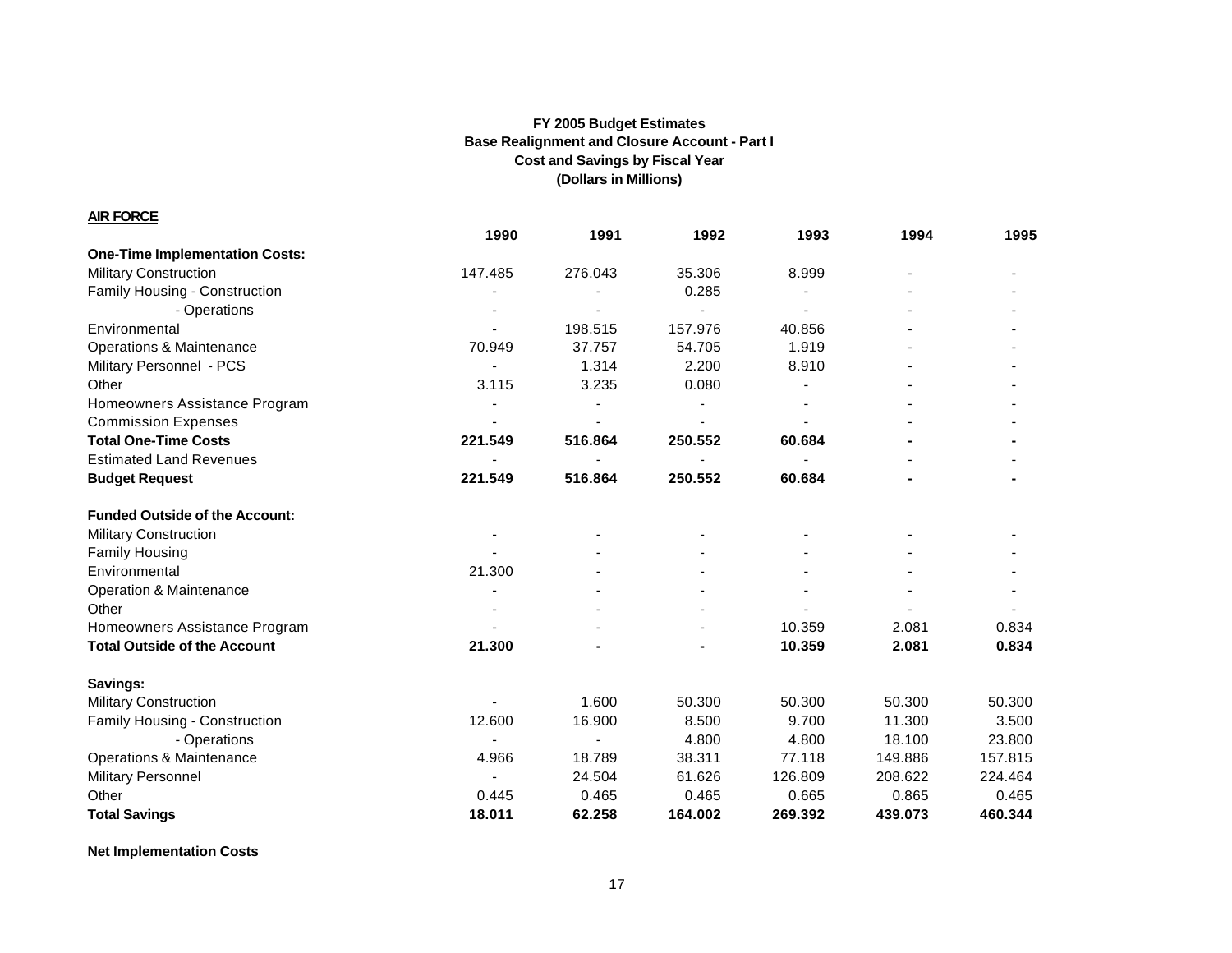| <b>TOTAL</b>                |  |  |
|-----------------------------|--|--|
| 1990-1995                   |  |  |
|                             |  |  |
| 467.833                     |  |  |
| 0.285                       |  |  |
| $\omega_{\rm{eff}}$         |  |  |
| 397.347                     |  |  |
| 165.330                     |  |  |
| 12.424                      |  |  |
| 6.430                       |  |  |
| $\mathcal{L}_{\mathcal{A}}$ |  |  |
| $\sim$                      |  |  |
| 1,049.649                   |  |  |
| $\blacksquare$              |  |  |
| 1,049.649                   |  |  |
|                             |  |  |
|                             |  |  |
| $\blacksquare$              |  |  |
| $\omega$                    |  |  |
| 21.300                      |  |  |
| $\omega$                    |  |  |
| $\sim$                      |  |  |
| 13.274                      |  |  |
| 34.574                      |  |  |
|                             |  |  |
|                             |  |  |
| 202.800                     |  |  |
| 62.500                      |  |  |
| 51.500                      |  |  |
| 446.885                     |  |  |
| 646.025                     |  |  |
| 3.370                       |  |  |
| 1,413.080                   |  |  |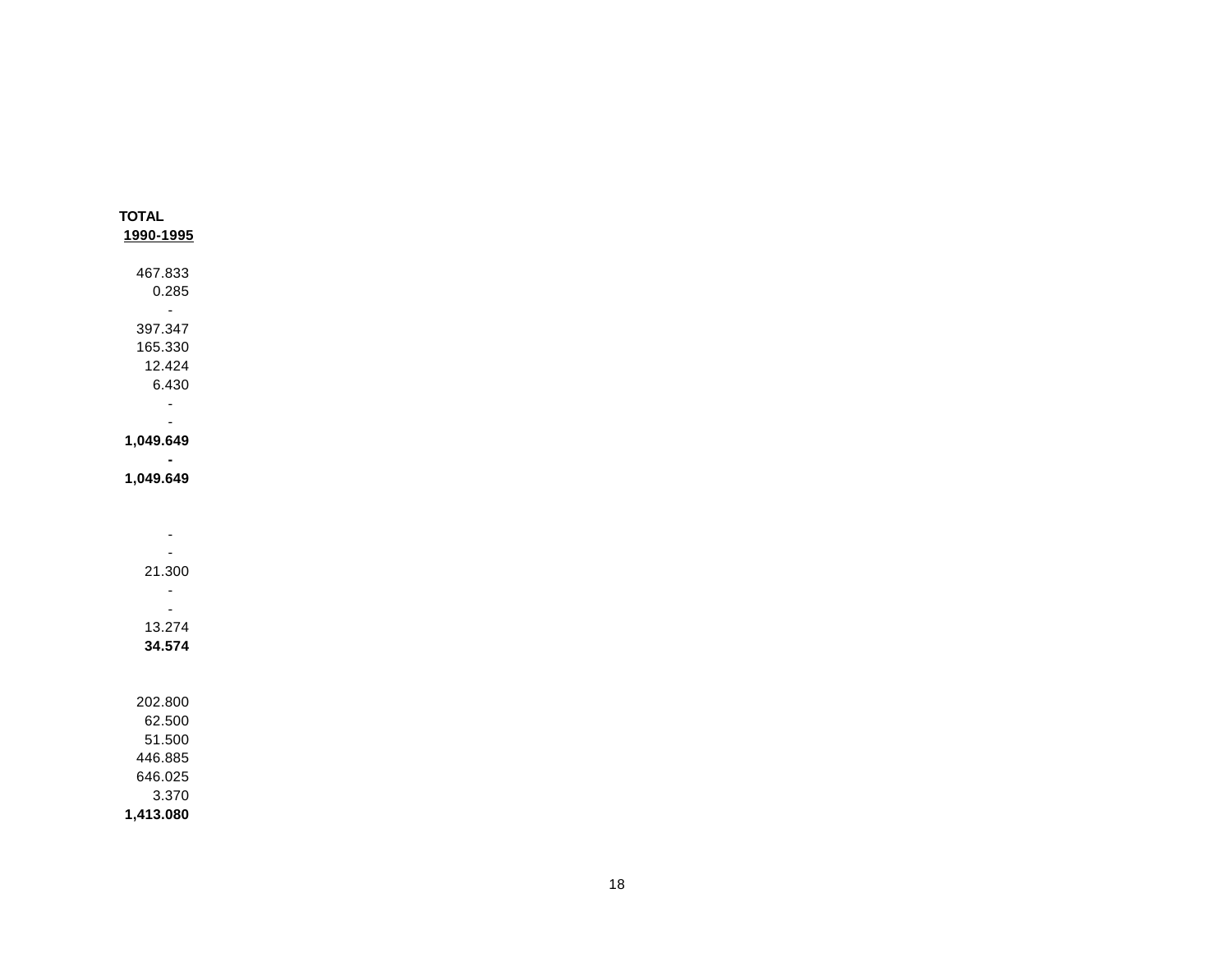| <b>Less Estimated Land Revenues:</b> | 224.838 | 454.606 | 86.550 | (198.349) | (436.992) | (459.510) |
|--------------------------------------|---------|---------|--------|-----------|-----------|-----------|
|                                      |         |         |        |           |           |           |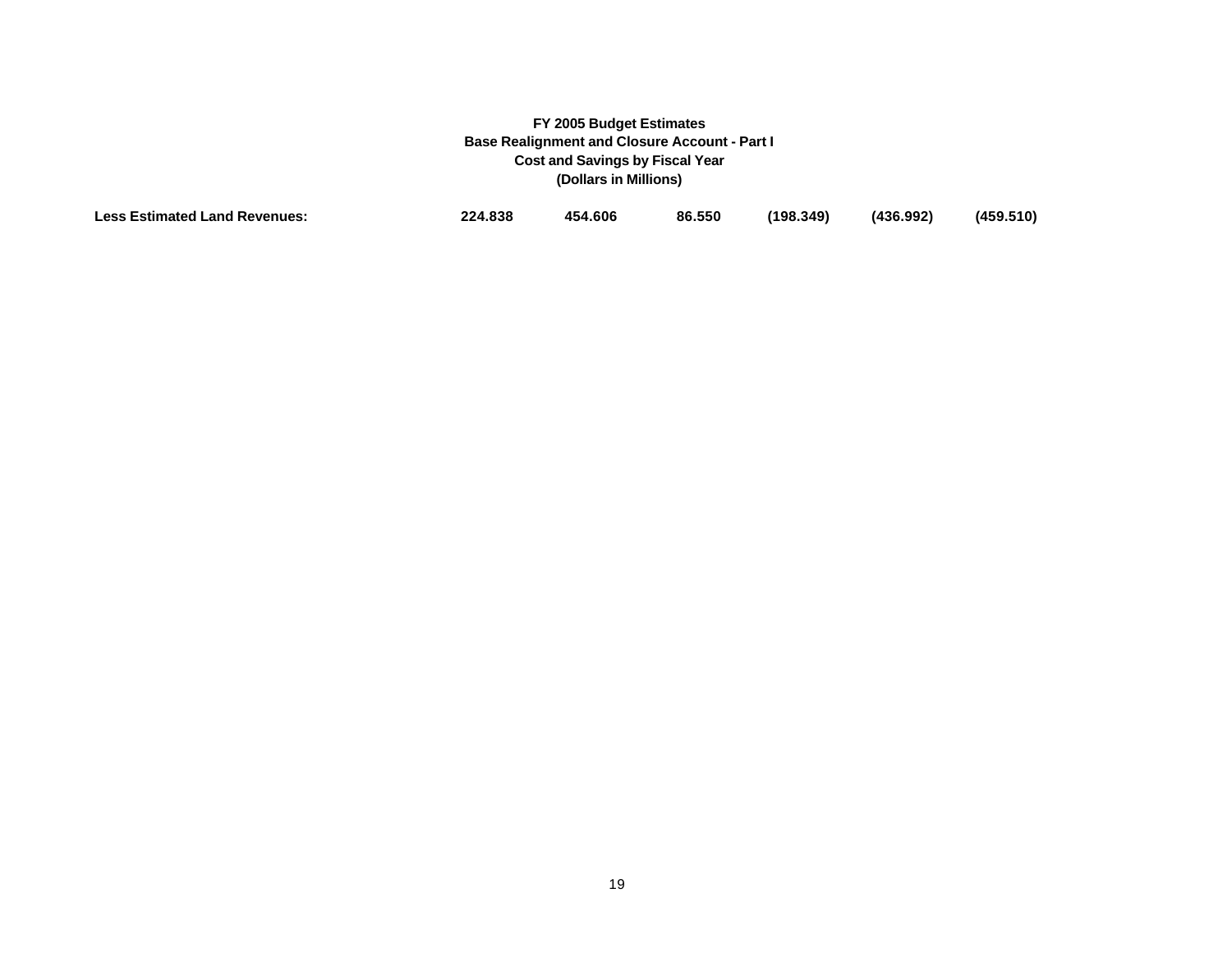**(328.857)**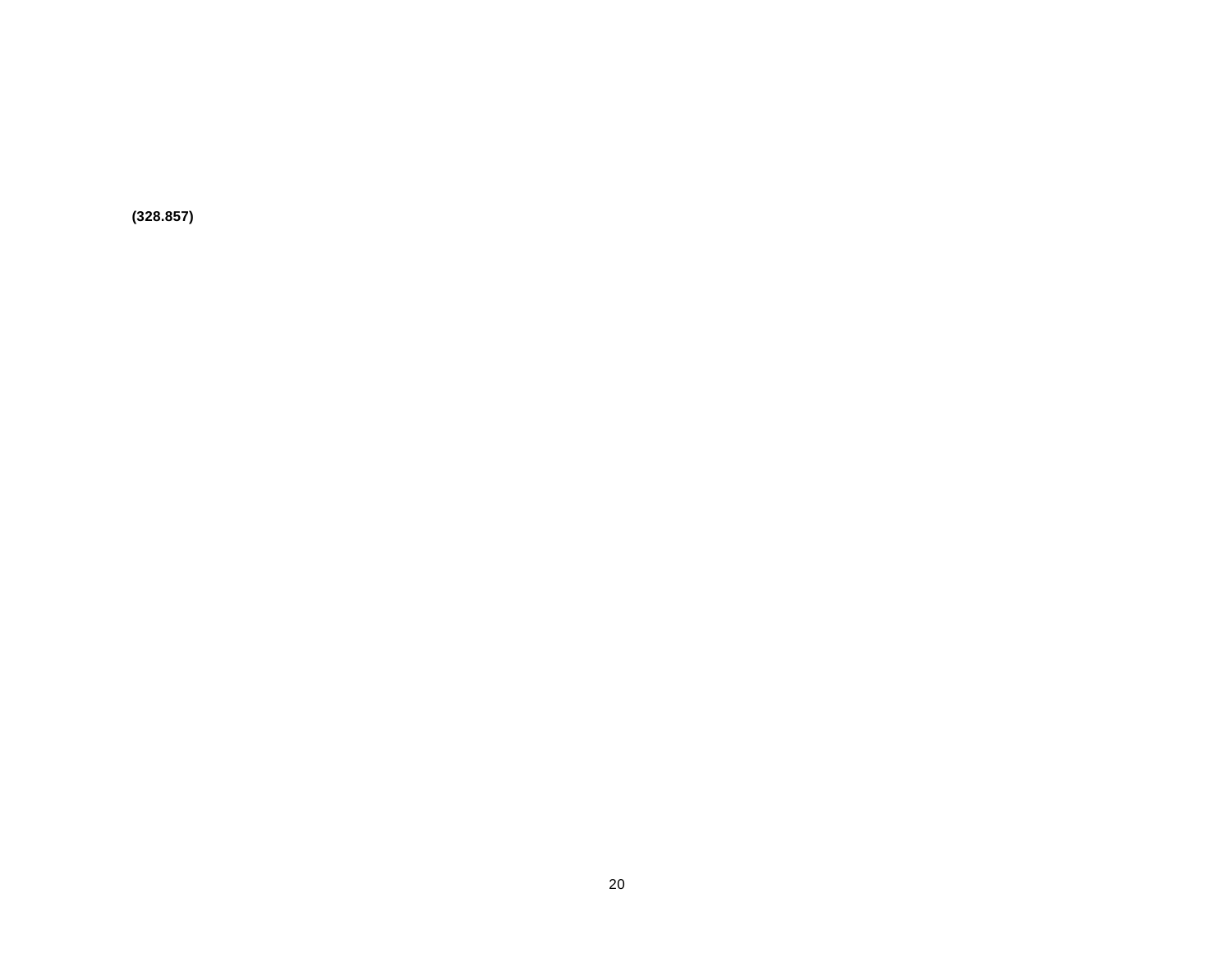| <b>DOD-WIDE</b>                       | <u>1990</u> | <u>1991</u> | <u>1992</u> | <u>1993</u> | <u>1994</u> | <u>1995</u> |
|---------------------------------------|-------------|-------------|-------------|-------------|-------------|-------------|
| <b>One-Time Implementation Costs:</b> |             |             |             |             |             |             |
| <b>Military Construction</b>          | 345.604     | 478.796     | 232.996     | 167.409     | 12.830      |             |
| Family Housing - Construction         |             |             | 0.285       |             |             |             |
| - Operations                          |             | 0.051       | 0.490       |             |             |             |
| Environmental                         |             | 366.412     | 356.778     | 175.110     |             | 88.830      |
| Operations & Maintenance              | 111.623     | 120.602     | 98.040      | 58.866      |             |             |
| Military Personnel - PCS              | 0.315       | 1.314       | 2.200       | 9.010       |             |             |
| Other                                 | 13.767      | 17.925      | 3.640       | 12.691      |             |             |
| Homeowners Assistance Program         |             |             |             |             |             |             |
| <b>Commission Expenses</b>            |             |             |             |             |             |             |
| <b>Total One-Time Costs</b>           | 471.309     | 985.100     | 694.429     | 423.086     | 12.830      | 88,830      |
| <b>Estimated Land Revenues</b>        | (4.337)     | (4.159)     | (40.597)    | (12.680)    |             | (3.940)     |
| <b>Budget Request</b>                 | 466.972     | 980.941     | 653.832     | 410.406     | 12.830      | 84.890      |
| <b>Funded Outside of the Account:</b> |             |             |             |             |             |             |
| <b>Military Construction</b>          |             |             |             |             |             |             |
| <b>Family Housing</b>                 |             |             |             |             |             |             |
| Environmental                         | 37.975      |             |             |             |             |             |
| Operations & Maintenance              |             | 0.040       | 1.915       | 1.489       | 22.727      |             |
| Other                                 |             |             |             |             |             |             |
| Homeowners Assistance Program         | 0.066       | 0.054       | 0.032       | 10.377      | 2.088       | 0.834       |
| <b>Total Outside of the Account</b>   | 38.041      | 0.094       | 1.947       | 11.866      | 24.815      | 0.834       |
| Savings:                              |             |             |             |             |             |             |
| <b>Military Construction</b>          | 16.800      | 16.900      | 108.500     | 69.700      | 69.700      | 69.700      |
| Family Housing - Construction         | 12.600      | 16.900      | 8.500       | 9.700       | 11.300      | 3.500       |
| - Operations                          |             | 15.033      | 22.057      | 23.483      | 62.359      | 63.937      |
| <b>Operations &amp; Maintenance</b>   | 6.522       | 48.365      | 80.652      | 120.553     | 271.798     | 312.418     |
| <b>Military Personnel</b>             | (0.538)     | 25.372      | 77.029      | 191.778     | 305.668     | 308.235     |
| Other                                 | 0.445       | 0.465       | 0.465       | 0.665       | 0.865       | 0.465       |
| <b>Total Savings</b>                  | 35.829      | 123.035     | 297.203     | 415.879     | 721.690     | 758.255     |
| <b>Net Implementation Costs</b>       |             |             |             |             |             |             |
| <b>Less Estimated Land Revenues:</b>  | 469.184     | 858,000     | 358,576     | 6.393       | (684.045)   | (672.531)   |